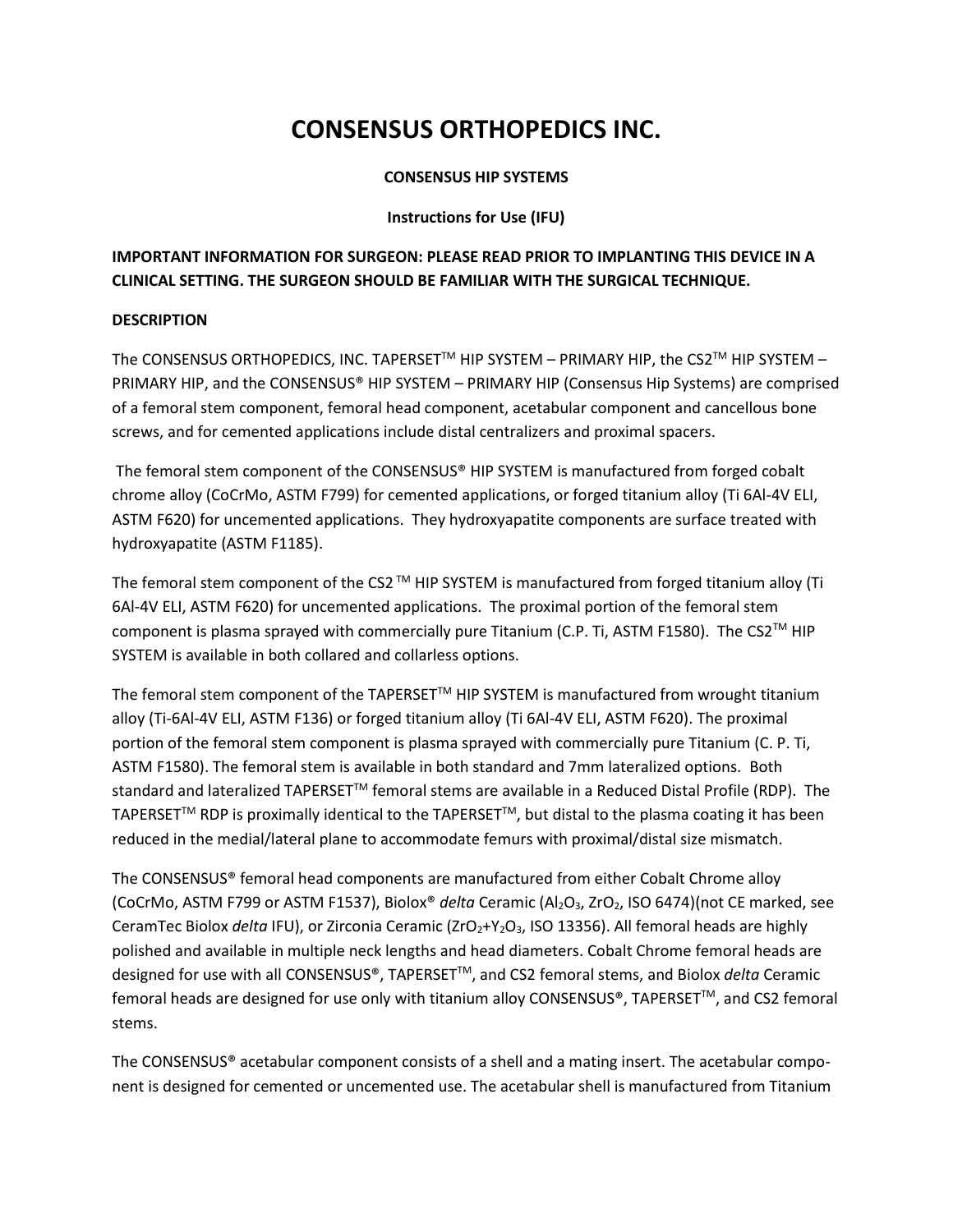alloy (Ti-6Al-4V ELI, ASTM F620 or ASTM F136), with a porous coating of commercially pure Titanium beads (C.P. Ti ASTM F-67). The acetabular shells are available in five different configurations. These are (1) Hemispherical with three screw holes, (2) Hemispherical without screw holes, (3) Hemispherical with multiple screw holes, (4) Flared rim with three screw holes, (5) Flared rim without screw holes, and (6) Flared Rim with multiple screw holes. The component has matching circumferential scallops on the shell and insert that rotationally secure the insert in the shell and allow for dialing the insert in a desired orientation. The shells with screw holes have three anatomically placed holes, which accommodate optional cancellous bone screws to augment initial fixation. An optional CONSENSUS® apical dome hole plug and cement pod spacer are available. The acetabular insert is manufactured from either ultra-high molecular weight Polyethylene (UHMWPE, ASTM F648),highly cross linked Polyethylene (UHMWPE, ASTM F648), or highly cross linked Polyethylene that has been doped with Vitamin E (UHMWPE, ASTM F648, ASTM F2695), and features a Titanium alloy X-ray marker (Ti-6Al-4V ELI, ASTM F136) in hooded inserts.

The cancellous bone screws and apical dome hole plug are manufactured from wrought Titanium alloy (Ti 6Al-4V ELI, ASTM F136 or F1472). The cancellous bone screws are 6.5mm diameter and have a low profile head with a hex drive recess. The apical dome hole plug threads into the apical dome hole with a hex drive recess.

The CONSENSUS BIPOLAR and UNIPOLAR are intended for cementless use and are designed for use with all Consensus Hip Systems femoral stem components. The CONSENSUS BIPOLAR consists of a bipolar femoral head component with preassembled locking ring and a bipolar insert component. The CONSENSUS UNIPOLAR consists of only a unipolar femoral head component. The bipolar femoral head component is manufactured from Cobalt Chrome alloy (CoCrMo, ASTM F75, ASTM F799, or ASTM F1537). The bipolar head has a highly polished spherical outer surface with a cylindrical bored internal diameter which accepts the polyethylene bipolar insert. The bipolar head comes with a polyethylene locking ring preassembled in a circumferential groove on the internal diameter. The bipolar insert component and locking ring are manufactured from ultra-high molecular weight polyethylene (UHMWPE, ASTM F648). The bipolar insert and locking ring are designed for use with the appropriate size bipolar head component. The unipolar femoral heads are manufactured from cobalt chrome alloy (CoCrMo, ASTM F75 or ASTM F1537).

The CONSENSUS ALL-POLY ACETABULAR CUP is designed for use with all Consensus Hip Systems femoral stem components. The CONSENSUS ALL-POLY ACETABULAR CUP is a one piece acetabular component designed for cemented use only, manufactured from ultra-high molecular weight Polyethylene (UHMWPE, ASTM F648), and features a titanium alloy X-ray marker (Ti 6Al-4V ELI, ASTM F136).

The proximal spacer, distal centralizer, and cement pod spacer are manufactured from polymethylmethacrylate (PMMA, ASTM D5436). The proximal spacer and distal centralizer are designed for use with the CoCr femoral stem component for cemented applications.

#### **HOW PRODUCT IS SUPPLIED**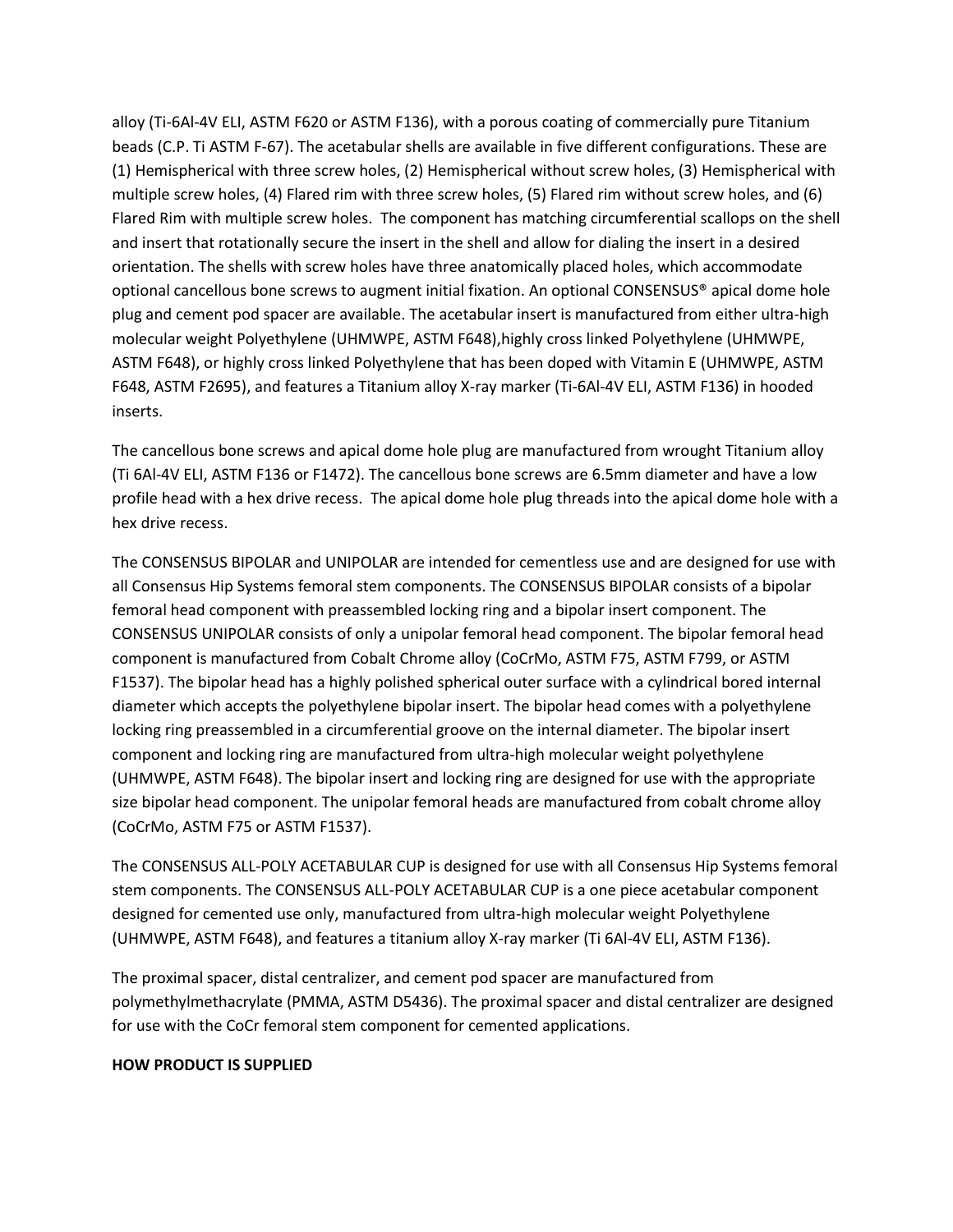All components of Consensus Hip Systems are supplied STERILE, are contained in individual boxes or packages designed to maintain sterility, and are available in a wide range of sizes. Please refer to the current price list, surgical technique or catalog for the catalog numbers and sizes available.

# **INDICATIONS FOR USE OF THE CONSENSUS® HIP SYSTEM-PRIMARY HIP, CS2TM HIP SYSTEM-PRIMARY HIP, AND THE TAPERSETTM HIP SYSTEM-PRIMARY HIP:**

The CONSENSUS® HIP SYSTEM, CS2<sup>™</sup> HIP SYSTEM, and the TAPERSET<sup>™</sup> HIP SYSTEM are designed for total or partial hip arthroplasty and is intended to be used with compatible components of the CONSENSUS® HIP SYSTEM.

The indications for use are:

- A. Significantly impaired joints resulting from rheumatoid, osteo, and post-traumatic arthritis.
- B. Revision of failed femoral head replacement, cup arthroplasty or other hip procedures.
- C. Proximal femoral fractures.
- D. Avascular necrosis of the femoral head.
- E. Non-union of proximal femoral neck fractures.
- F. Other indications such as congenital dysplasia, arthrodesis conversion, coxa magna, coxa plana, coxa vara, coxa valga, developmental conditions, metabolic and tumorous conditions, osteomalacia, osteoporosis, pseudarthrosis conversion, and structural abnormalities.

The CONSENSUS® hip stem is indicated for cemented or cementless use. The CS2™ and TAPERSET™ hip stems are indicated for cementless use.

#### **INDICATIONS FOR USE OF THE CONSENSUS® BIPOLAR OR UNIPOLAR:**

- A. Primary replacement of the femoral head and neck with very little if any acetabular degradation noted.
- B. Rheumatoid, osteo, and post traumatic arthritis.
- C. Proximal femoral fractures.
- D. Avascular necrosis of the femoral head.
- E. Non-unions of proximal femoral neck fractures.
- F. Revision of failed total hip arthroplasty.
- G. Treatment of malunion or nonunion acetabular fractures.

The CONSENSUS® BIPOLAR or UNIPOLAR are intended for cementless use.

# **INTENDED PERFORMANCE**

All components of the Consensus Hip Systems are intended to perform in a safe and effective manner in restoring hip function within the intended use of the product.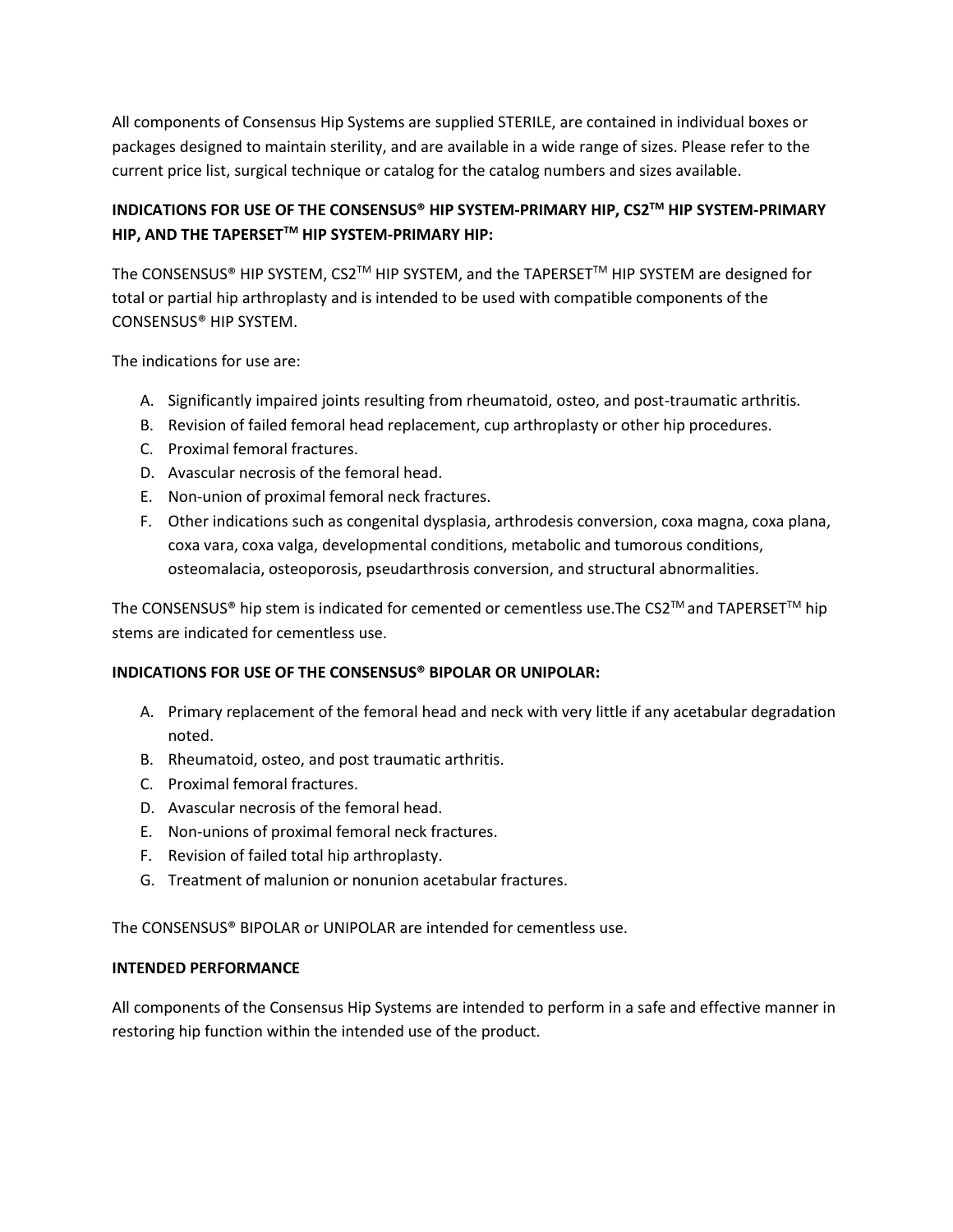- A. The Consensus Hip Systems' range of motion complies with ISO 21535, except that the 28/+10mm CoCr femoral head used with the 20 degree hooded acetabular insert limits flexion/extension to 98 degrees in all Consensus Hip Systems.
- B. The Consensus Hip Systems are designed to transmit load to the femur during daily activities including, but not limited to walking, stair climbing, and chair ascent.
- C. The Ti alloy femoral and acetabular components are designed to minimize stress shielding at the bone-implant interface when compared with CoCr.
- D. The matching articulating surfaces at the acetabular-femoral articulation are intended to reduce wear over time when compared with point loading.
- E. The high polish finish of the articulating surface of the CoCr, Biolox *delta* Ceramic, and Zirconia Ceramic femoral heads is intended to reduce wear of the acetabular insert.
- F. The high polish finish of the unipolar and bipolar heads is intended to reduce wear of the natural acetabular cartilage.
- G. The proximal fixation surfaces of nonporous femoral stems are grit blasted to enhance adhesion at the implant-cement interface.
- H. The proximal fixation surfaces of porous Consensus Hip Stems and the external fixation surfaces of acetabular components are porous coated to provide biological fixation at the implant-bone interface.

# **CONTRAINDICATIONS**

- A. Any joint with active or suspected latent infection.
- B. Neuromuscular disorders or mental conditions whereby the risks associated with these conditions are outweighed by the benefits to be derived.
- C. Any condition of the bone stock in which sufficient support and fixation of the implant is in question.
- D. Obese or overweight patients who may place undue loads on the prosthesis which can result in failure of the device.
- E. Any pathological conditions of the joint that would interfere in achieving appropriate range of motion, adequate head stability, and a well seated and supported prosthetic combination.
- F. Ligamentous or severe muscle laxity or inadequate soft tissue coverage to allow for the normal healing process and for proper hip mechanics to be reestablished.

# **WARNINGS**

- A. Components of all Consensus hip systems are sold sterile. If packages appear damaged or tampered with, they should be returned to the supplier.
- B. Do not implant any device that has been used, even if it appears undamaged.
- C. Machined taper surfaces of the femoral stem and head must be clean and dry at the time of assembly to ensure proper seating of the implant.
- D. Care must be taken to properly impact the femoral head to prevent any discrepancy in neck length, disassociation, or dislocation.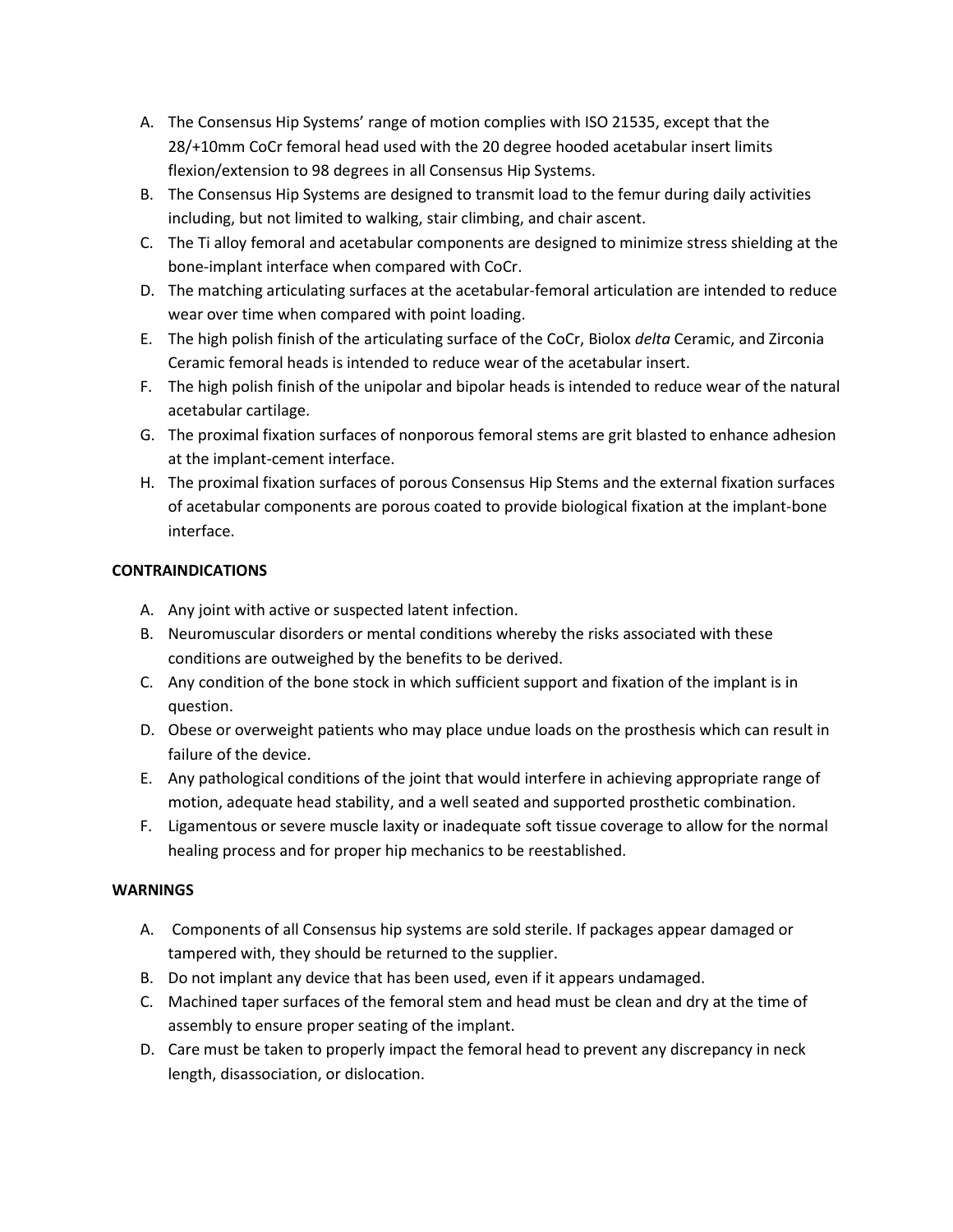- E. Do not bend or contour an implant, as this may reduce its fatigue strength and may cause immediate or eventual failure under load.
- F. Never tamper with implants. Tampering may have a detrimental affect on the performance of the implant.
- G. The surgeon and O.R. staff must be extremely careful to protect all components from being marred, nicked, or notched as a result of contact with metal or any abrasive objects. This is particularly important for polished bearing areas and machined taper surfaces.
- H. The Biolox *delta* Ceramic Femoral Head is to be used ONLY with CONSENSUS ORTHOPEDICS, INC. titanium hip stems with a 12/14 taper trunnion.
- I. Consensus femoral stems may ONLY be used in conjunction with CONSENSUS® metal femoral heads, Biolox *delta* Ceramic femoral heads, or Zirconia Ceramic femoral heads.
- J. CONSENSUS® femoral heads may ONLY be used in conjunction with CONSENSUS® acetabular components.
- K. Consensus Hip products should not be used in conjunction with the 28/+10mm femoral head and the 20° hooded insert.

# **PRECAUTIONS**

- A. Before any implant is used, the surgeon should be completely familiar with all aspects of the surgical procedure and the limitations of the device.
- B. It cannot be expected that joint replacements will withstand the same activity levels as normal healthy bone.
- C. Excessive physical activity may result in premature failure of the implant system due to loosening, component fracture, and/or wear. Activities which place unreasonable amounts of stress on the joint should be avoided. Patients should be instructed on the limitations of the prosthesis and how to modify their activities accordingly.
- D. Obese patients may place severe loading on the affected extremity which can be expected to accelerate joint failure. If appropriate, patients should be advised to follow a weight reduction or maintenance program.
- E. Prosthetic replacement is generally indicated only for patients who have reached skeletal maturity. Total joint replacement in younger patients should be considered only when explicit indications outweigh the associated risks of the surgery and modified demands regarding the activity and joint loading are assured.
- F. Proper selection of fixation type and placement of the femoral stem and acetabular component are critical factors in the prevention of unusual stress conditions and their potentially harmful effects on the life expectancy of the implant.

# **ADVERSE EFFECTS**

A. All prosthetic replacements have the potential for adverse effects, including infection, loosening, fracture, breakage, bending of the components, component disassembly, or positional changes of the components.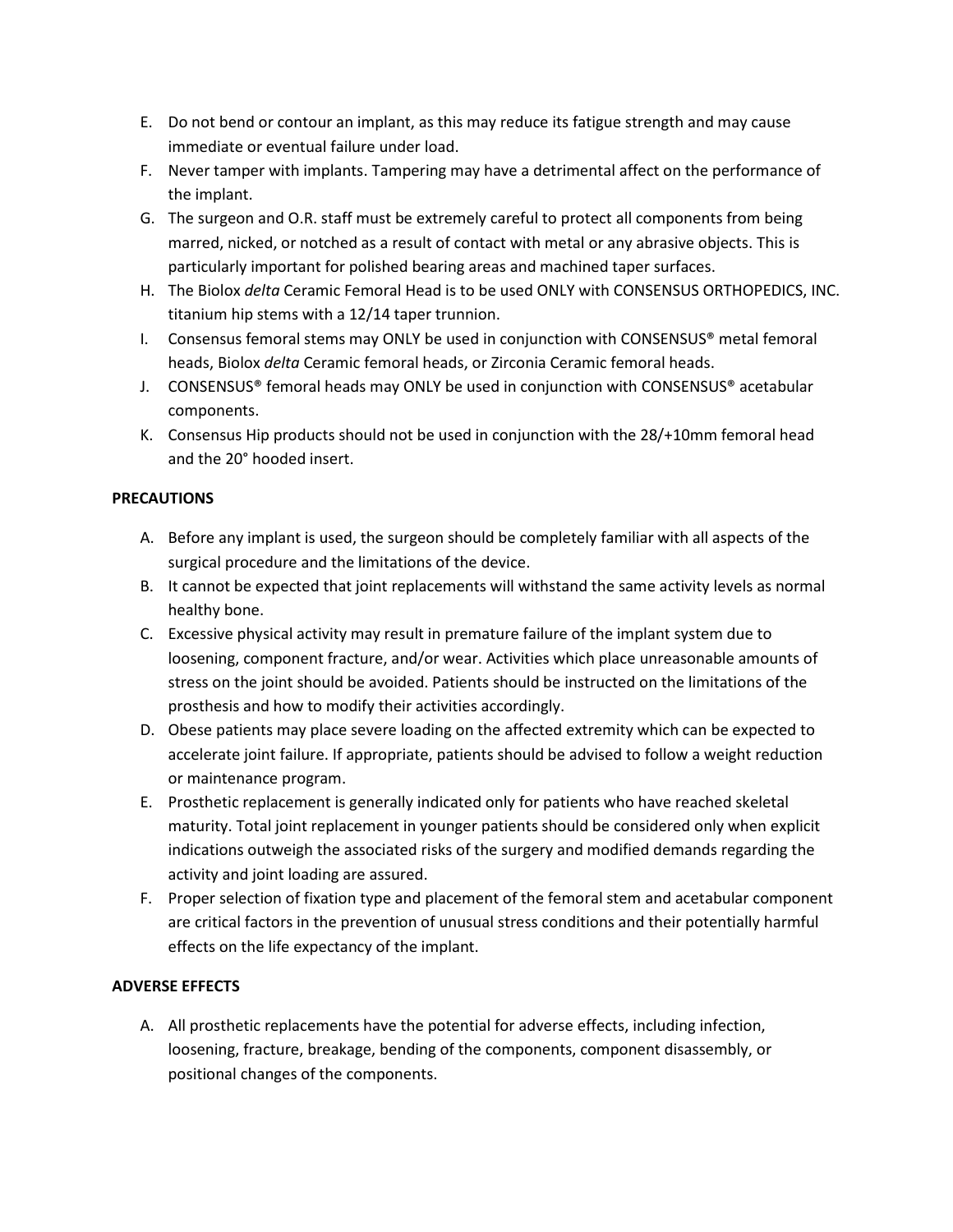- B. Sensitivity reactions to component materials could occur, and should be ruled out preoperatively.
- C. Total joint replacement surgery is associated with serious complications including, but not limited to: nerve injury, direct arterial injury, false aneurysm, spontaneous vascular occlusion, deep vein thrombosis, ectopic ossification, non-union, dislocation, disassociation, superficial and deep infection, aseptic loosening, component failure, cement breakdown, and third party wear associated with polymethylmethacrylate or UHMWPE.
- D. Acetabular pain due to loosening of the implant, and/or localized pressure associated with incongruencies of the fit, or tissue inflammation of unknown etiology.
- E. Reoperation may be necessary to correct adverse effects.
- F. On rare occasions, complications may require arthrodesis, Girdlestone procedure or amputation of the limb.
- G. Other complications generally associated with surgery, drugs, blood use, or ancillary devices used.

# **INFORMATION**

Surgical techniques may be obtained from a CONSENSUS ORTHOPEDICS representative or the company directly.

# **STERILIZATION AND HANDLING**

All components have been sterilized through an Ethylene Oxide sterilization process. Do not use any component if the package has been breached.

USE CAUTION IN HANDLING PLASMA SPRAYED, POROUS COATED, or HYDROXYAPATITE COATED COMPONENTS TO PREVENT CONTAMINATION OF THE COATING OR ENTRAPMENT OF DEBRIS IN THE COATING.

COMPONENTS THAT ARE MANUFACTURED FROM ULTRA-HIGH MOLECULAR WEIGHT POLYETHYLENE (UHMWPE), POLYMETHYL-METHACRYLATE (PMMA) OR CERAMIC SHOULD NOT BE AUTOCLAVED.

# **CERAMIC FEMORAL HEAD INSTRUCTIONS FOR USE**

#### **PREPARATORY PHASE**

- A. Use ceramic heads only on stems with tapers approved for ceramic heads.
- B. A ceramic head impacted once, and then removed, must not be mounted onto another stem.
- C. Never place a ceramic femoral head onto a stem taper that has previously been in use with a head of any type. A metal head must be used as a replacement for any type of head that has been removed from a stem taper.
- D. Never use a ceramic head which has fallen to the floor.
- E. Avoid thermal shocks to ceramic heads. Do not quench the ceramic components in cold liquids.

#### **DURING OPERATION**